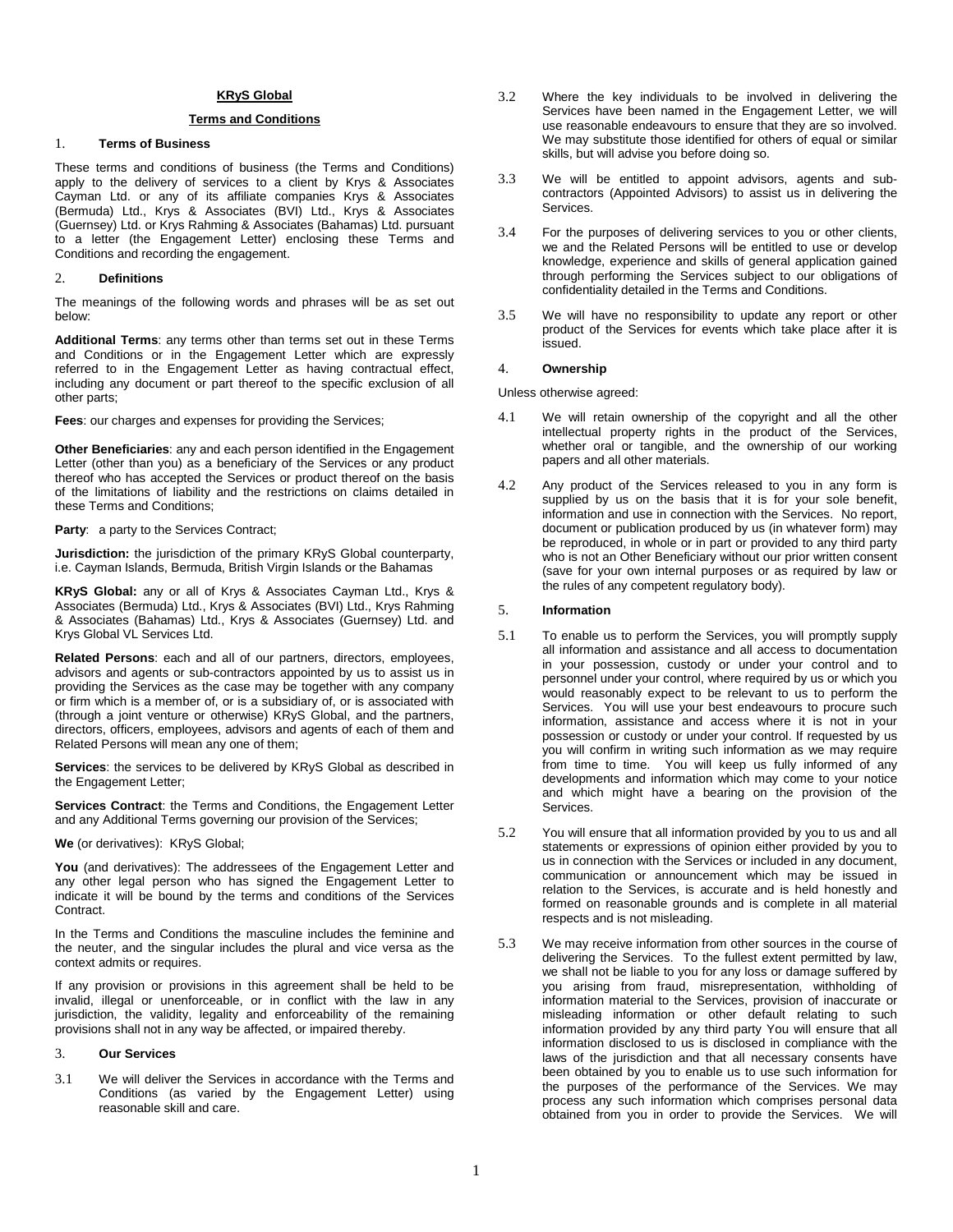retain and process all such information received from you in accordance with the laws of the Jurisdiction.

- 5.4 You confirm, represent and warrant to us that either you or any person making disclosure of information on your behalf has the right to supply all the information that you or they supply to us for the purposes of fulfilling your responsibilities pursuant to the Services Contract and that the supply of such information and its receipt and use by us for the Services will not infringe any rights, including any intellectual property rights, held by any third party or result in a breach by you or any person making disclosure of information on your behalf of any law, regulatory obligation or fiduciary duty owed to any third party. You agree to indemnify us against any loss we may suffer as a result of the breach of the warranty in this clause by you or any person making disclosure of information on your behalf.
- 5.5 You will supply information in response to our enquiries and authorise us to obtain any references required to enable us to comply with our statutory obligations relating to money laundering. We will be entitled to make any further enquiries and obtain any further references (which you hereby authorise us to obtain), as we may from time to time consider necessary for continuing compliance with our legal obligations.

## 6. **Confidentiality**

- 6.1 We may acquire sensitive information concerning your business or affairs in the course of delivering the Services (Confidential Information). We will comply with the confidentiality obligations set out in clause 6.2, subject to any disclosure we are entitled to make under clause 6.3.
- 6.2 We will comply in relation to your Confidential Information with the requirements of confidentiality contained in the laws of the Jurisdiction. We will also adhere to the obligations imposed on us by any other regulatory agency or authority in the Jurisdiction with whose requirements we are bound to comply, as well as any obligations imposed under the laws of the Jurisdiction.
- 6.3 We will be entitled to disclose your Confidential Information to comply with any requirement of the laws of the Jurisdiction, of our regulatory bodies or any other governmental or regulatory agency authority or other body in the Jurisdiction or to any person appointed by such agency, authority or other body for the purposes or any inquiry, inspection or investigation with whose requirements we are bound to comply to disclose<br>Confidential Information. We may also disclose your We may also disclose your Confidential Information in confidence to our Appointed Advisors. Our obligations of confidentiality will no longer apply where Confidential Information properly enters the public domain.

## 7. **Publicity**

7.1 In connection with the provision of the Services we may publicise or advertise or disclose our role in the provision of the Services and when doing so we may refer to your name and (without claiming ownership rights) we may use your logo or any press release, advertisement or other public record, whether virtual or actual, that may be issued by us unless and until you inform us in writing of any objection, either when confirming our appointment or subsequently.

## 8. **Other Professional Advisers**

- 8.1 You will be responsible for the nomination, appointment and payment of other professional advisers who may be retained by you to advise you on a transaction or any matter in respect of which the Services are or may be supplied.
- 8.2 We will be entitled, with your prior written consent, to appoint other professional advisers to assist us in delivering the Services and to include their fees and expenses as part of our

charges. You will reimburse us promptly for such fees and expenses.

## 9. **Our Fees**

- 9.1 You will pay our Fees in accordance with these Terms and Conditions or as otherwise agreed in writing. You will make payment of our Fees without any deduction whether by way of set-off, counterclaim or otherwise (unless you have a valid Court Order requiring an amount equal to such deduction to be paid by us to you).
- 9.2 Details of our charges, or how they will be agreed with you from time to time, are set out in the Engagement Letter. Unless otherwise stated:
	- 9.2.1 we will submit invoices to you in respect of the Fees at regular intervals, usually monthly;
	- 9.2.2 our charges are based on time spent in performing the Services, by reference to our hourly rates at the time the work was done (which are based on the degree of responsibility and skill of our partners, employees or agents involved in delivering the Services);
	- 9.2.3 any estimate of our fees that may have been supplied will not be regarded as a fixed quote;
	- 9.2.4 our Fees will become payable within fourteen days of the invoice date; and
	- 9.2.5 in the event our invoice is not settled in full by the due date, we reserve the right to charge compound interest monthly at 4% above the prime rate prevailing at time to time at in the Jurisdiction on the balance outstanding (this rate applying both before and after any court award or judgment in our favour in respect of any outstanding balance).

## 10. **Liability**

- 10.1 We do not limit or exclude our liability (if any) to you for:
	- 10.1.1 personal injury or death resulting from our gross negligence;
	- 10.1.2 any matter which it would be illegal for us to exclude or to attempt to exclude our liability;
	- 10.1.3 fraud on the part of KRyS Global.; or
	- 10.1.4 our wilful breach of duty.
- 10.2 Subject to clause 10.1 and to the exclusions of liability in clause 5.3 and 10.3, our aggregate liability to you and to all Other Beneficiaries (whether in contract, tort (including negligence), breach of statutory duty, restitution or otherwise) for all losses or costs suffered or incurred by you or Other Beneficiaries under or in connection with the Services Contract, howsoever caused arising out of or in connection with the Services (including but not limited to our failure to perform the Services) will be limited to the amount specified in the Engagement Letter.
- 10.3 We hereby exclude all liability (if any) to you (subject to clause 10.1) for any losses arising from or in connection with the electronic communication of information between you and us.
- 10.4 You acknowledge that the provisions of this clause 10 are reasonable and reflected in the level of our Fees, which would be higher without those provisions and you will accept the risks that we have excluded or limited and/or insure accordingly.
- 10.5 Subject to the limitation of our liability under the Service Contract, where any damage or loss is suffered by you or any Other Beneficiary, the extent to which such loss will be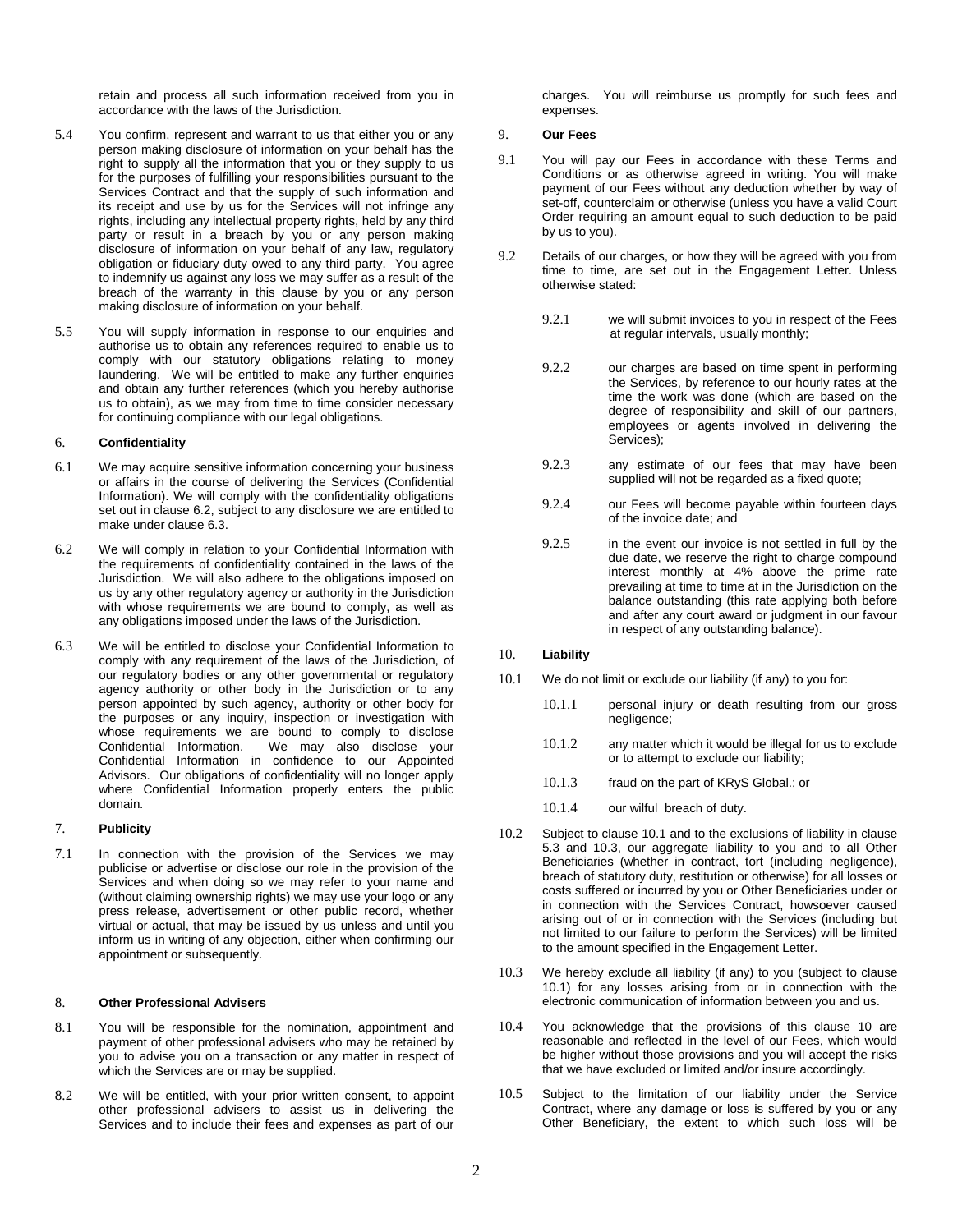recoverable by you or an Other Beneficiary from KRyS Global will be limited so as to be in proportion to the contribution of KRyS Global to the overall fault for such loss or damage, taking into account any contributory negligence of:

- 10.5.1 you or the Other Beneficiaries; and/or
- 10.5.2 any other advisors to you or to the Other Beneficiaries; and/or
- 10.5.3 any other third party responsible and/or liable to you or to the Other Beneficiaries

as agreed between the parties, or in the absence of agreement as finally determined by a competent court of the Jurisdiction.

#### 11. **Claims**

- 11.1 You and the Other Beneficiaries agree not to bring any claim in respect of loss or damage suffered by you or by the Other Beneficiaries arising out of or in connection with the Services (including but not limited to non-performance of the Services by us) against any Related Persons. This restriction will not operate to limit or exclude the liability of KRyS Global. for the acts or omissions of any Related Persons. It is agreed that any Related Person will have the right to enforce this clause pursuant to the laws of the Jurisdiction.
- 11.2 Any claim by you or by the Other Beneficiaries in respect of loss or damage suffered as a result of, arising from or in connection with the Services Contract (including but not limited to nonperformance of the Services by us), whether in contract or tort or under statute or otherwise, must be made:
	- 11.2.1 where Services have been delivered, within three years of the date on which the act or omission giving rise to the claim was performed;
	- 11.2.2 if the Services Contract has been terminated, within three years of the date of termination;
	- 11.2.3 if the loss or damage is suffered as a result of, arising from or in connection with our unauthorised disclosure of Confidential Information, within one year of the date on which the unauthorised disclosure took place.

For the purposes of this clause a claim will be made when court or other dispute resolution proceedings are commenced.

11.3 You agree that any amounts paid by us in respect of liabilities to you or to Other Beneficiaries under the Services Contract will be allocated among you and the Other Beneficiaries as appropriate. This allocation is entirely a matter for you and you are under no obligation to inform us of the allocation. You agree to indemnify us against any claims made against us which dispute the validity, enforceability or operation of the limitation of our liability under the Service Contract on the ground that no such allocation was agreed.

## 12. **Third Party Claims**

- 12.1 You agree that you will in accordance with this clause 12 indemnify us and any Related Person (each an Indemnified Party and together the Indemnified Parties) from and against all liability, claims, actions, proceedings, costs, damages or demands arising out of or in connection with unauthorised disclosure of the Services or any product thereof to any third party who is not an Other Beneficiary. You will not however be responsible for any amounts which are finally determined by a court of competent jurisdiction to have resulted directly from the wilful actions or gross negligence of an Indemnified Party.
- 12.2 You will in particular (but without limitation) promptly on demand reimburse to the Indemnified Parties all costs and expenses incurred by the Indemnified Parties in connection with the investigation of, preparation for or defence of, any pending or

threatened litigation or claim within the terms of the indemnity in clause 12.1 or any matter incidental thereto.

12.3 The benefit of the indemnity in clause 12.1 will survive any termination of the Services Contract. It is agreed that any Indemnified Party will have the right to enforce this clause 12 pursuant to the laws of the Jurisdiction.

## 13. **The Services Contract**

- 13.1 The Services Contract sets out all the terms which the parties have agreed in connection with the Services. Any modifications or variations to the Services Contract must be in writing and signed by an authorised representative of each Party.
- 13.2 In the event of any inconsistency between the Engagement Letter and other elements of the Services Contract, the Engagement Letter will prevail. In the event of any inconsistency between these Terms and Conditions and any Additional Terms that may apply, the Additional Terms will prevail.

## 14. **Circumstances beyond our control**

We will not be in breach of our contractual obligations nor will we incur any liability to you if we are unable to comply with the Services Contract as a result of any cause beyond our reasonable control. In the event of any such occurrence affecting us, we will notify you as soon as reasonably practicable and you will have the option of suspending or terminating the Services Contract by written notice taking effect immediately on delivery. Should termination occur in accordance with this clause, the provision of clause 18 will apply.

## 15. **Waiver**

Failure by either Party to exercise or enforce any rights available to it will not amount to a waiver of any rights available to it.

## 16. **Conflicts**

An actual or potential conflict between your interests and the interests of another of our clients may arise during the course of the provision of the Services. If this situation arises during the provision of the Services we will discuss the position with you and determine the appropriate course of action. In order to protect your interests, our professional rules may require us to stop acting for you in relation to the Services and in such circumstances we will not be in breach of our contractual obligations nor will we incur any liability to you. In the event of us ceasing to act for you, in accordance with this clause, clause 18 will apply.

## 17. **Third Party Rights**

- 17.1 The Parties do not intend that any of the terms of the Service Contract will be enforceable by any person other than the Parties by virtue of the laws of the Jurisdiction, except to the extent that the Terms and Conditions expressly provide for any third party to have the right to enforce a clause pursuant to the laws of the Jurisdiction.
- 17.2 The Parties reserve the right to rescind or vary the Service Contract or to vary any term of it without the consent of any third party.

## 18. **Termination of the Services Contract**

- 18.1 Except where a procedure is specified at law:
	- 18.1.1 you may withdraw your instructions to us to provide the Services at any time by 14 days written notice to us;
	- 18.1.2 we may suspend our provision of the Services or decline to act further by giving you 14 days written notice where we have reasonable grounds to do so (including failure by you to settle invoices in full on the due date).